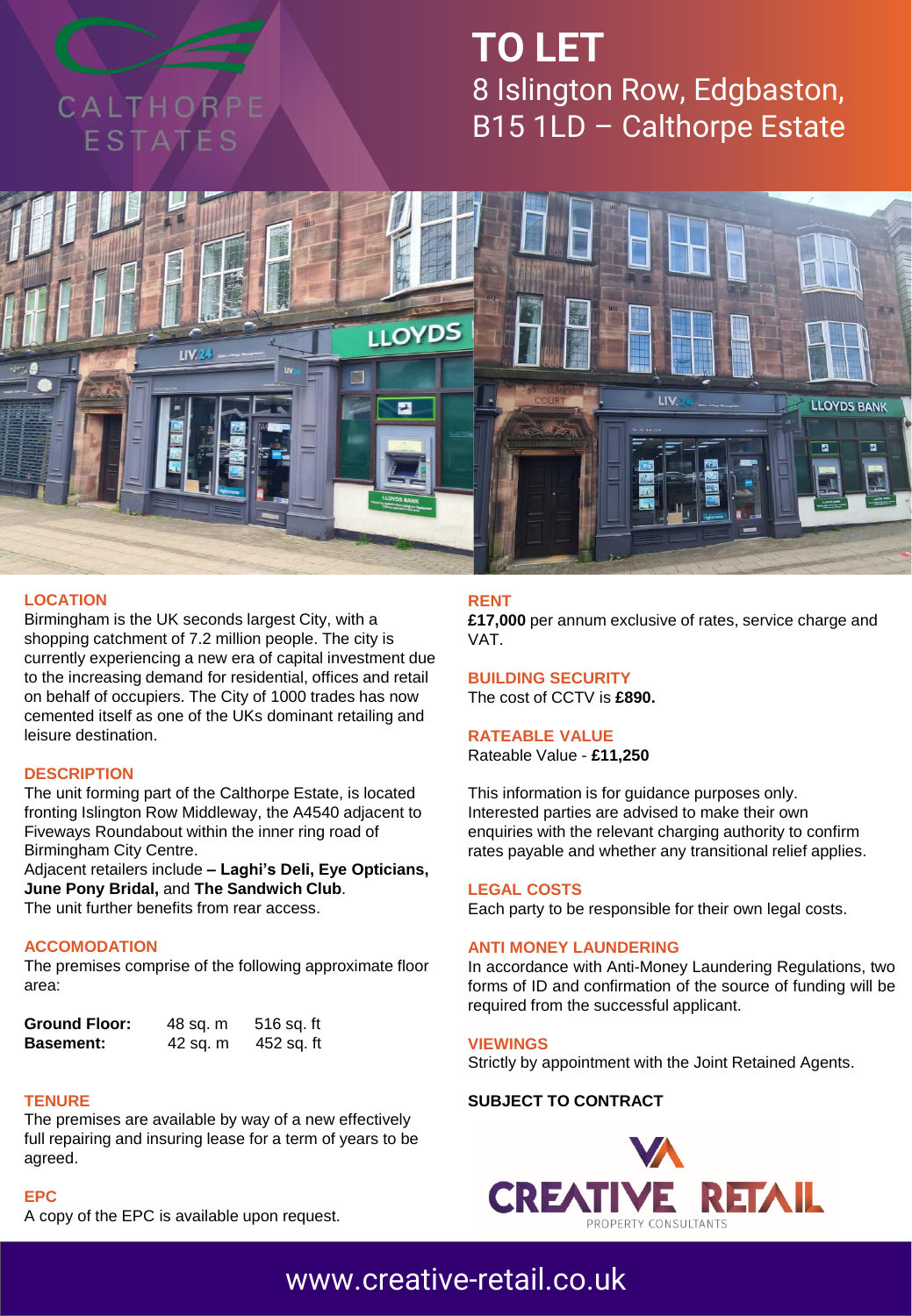CALTHORPE ESTATES

**TO LET** 8 Islington Row, Edgbaston, B15 1LD - Calthorpe Estate



**Electric Cupboard** 1575  $-4145$ Redundant Opening 8955 7380-**Open Plan Office**  $3700 -$ 

Ground floor - 1:100

Basement - 1:100

www.creative-retail.co.uk